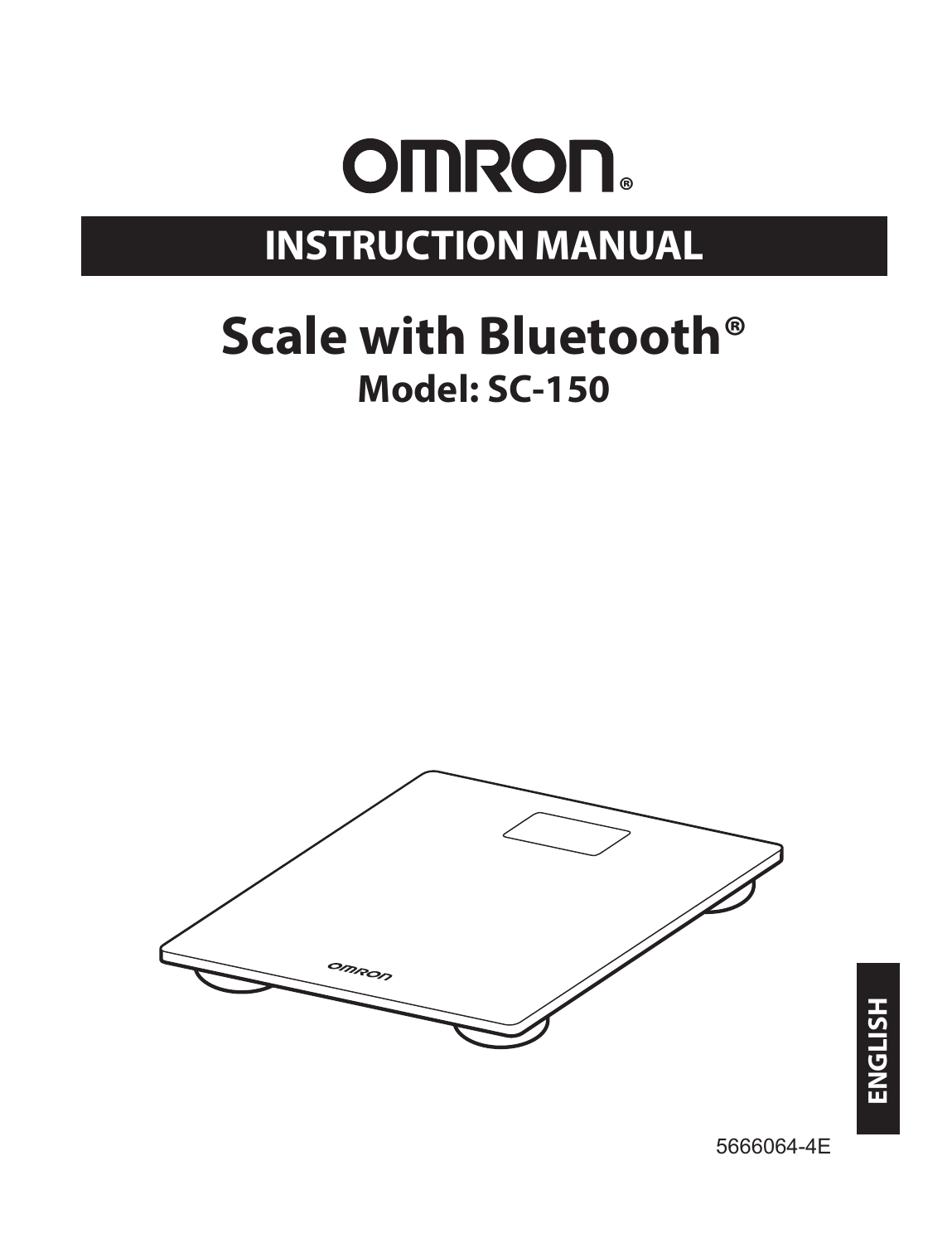## **TABLE OF CONTENTS**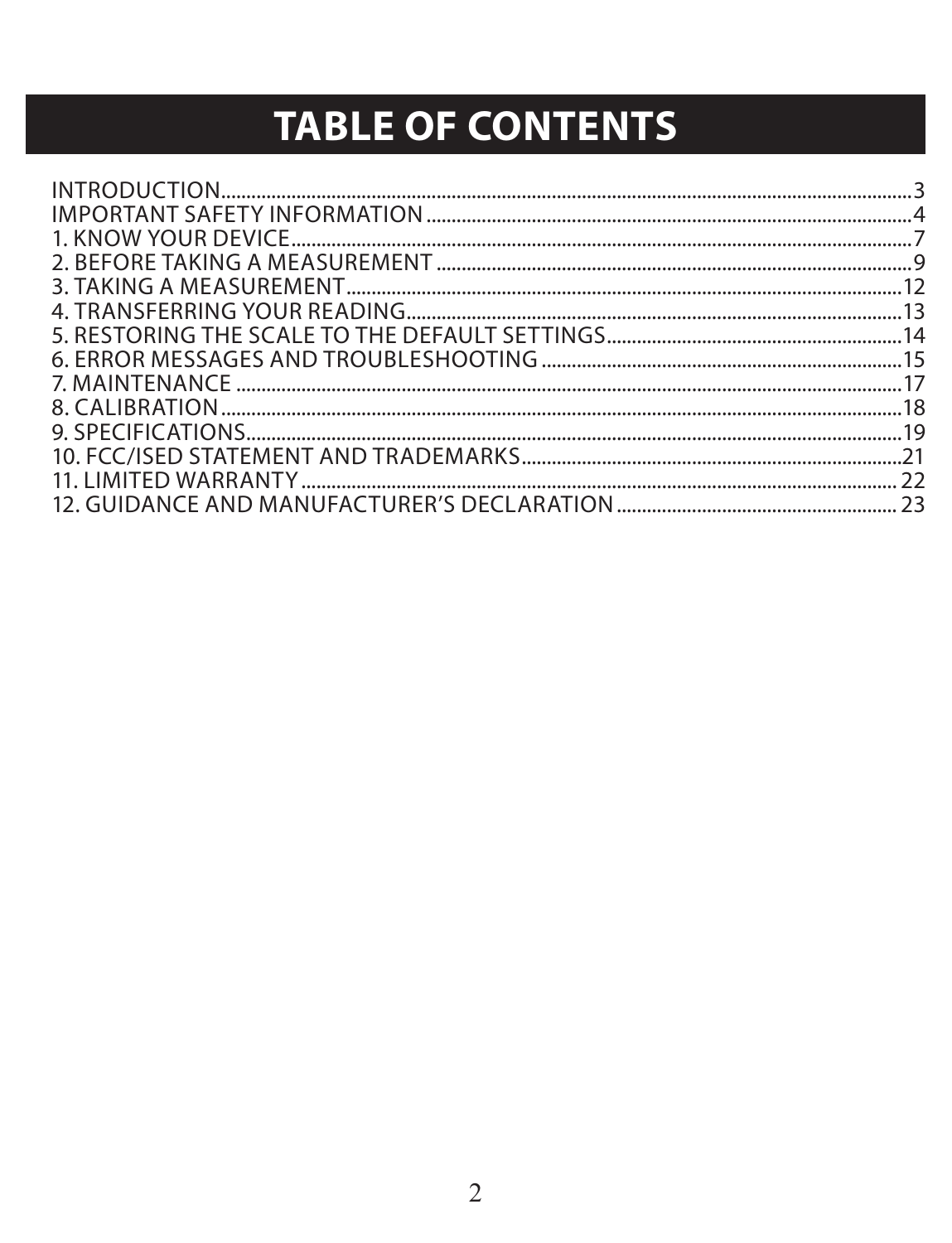### **INTRODUCTION**

<span id="page-2-0"></span>Thank you for purchasing the OMRON SC-150 Scale with Bluetooth® . This product is mainly designed for general household use.

#### **Safety Instructions**

This instruction manual provides you with important information about the OMRON SC-150. To ensure the safe and proper use of this product, READ and UNDERSTAND all of these instructions. **If you do not understand these instructions or have any questions, contact 1-800-634-4350 before attempting to use this product. For specific information about your own weight, consult with your physician.**

#### **Intended Use**

The OMRON SC-150 Scale with Bluetooth® is intended to measure and display body weight. It is intended for home use only.

#### **Receiving and Inspection**

Remove this product and other components from the packaging and inspect for damage. If this product or any other components are damaged, DO NOT USE and contact 1-800-634-4350.

#### **Symbols Glossary**

For symbol information, visit: OmronHealthcare.com/symbols-glossary OmronHealthcare.ca/symbols-glossary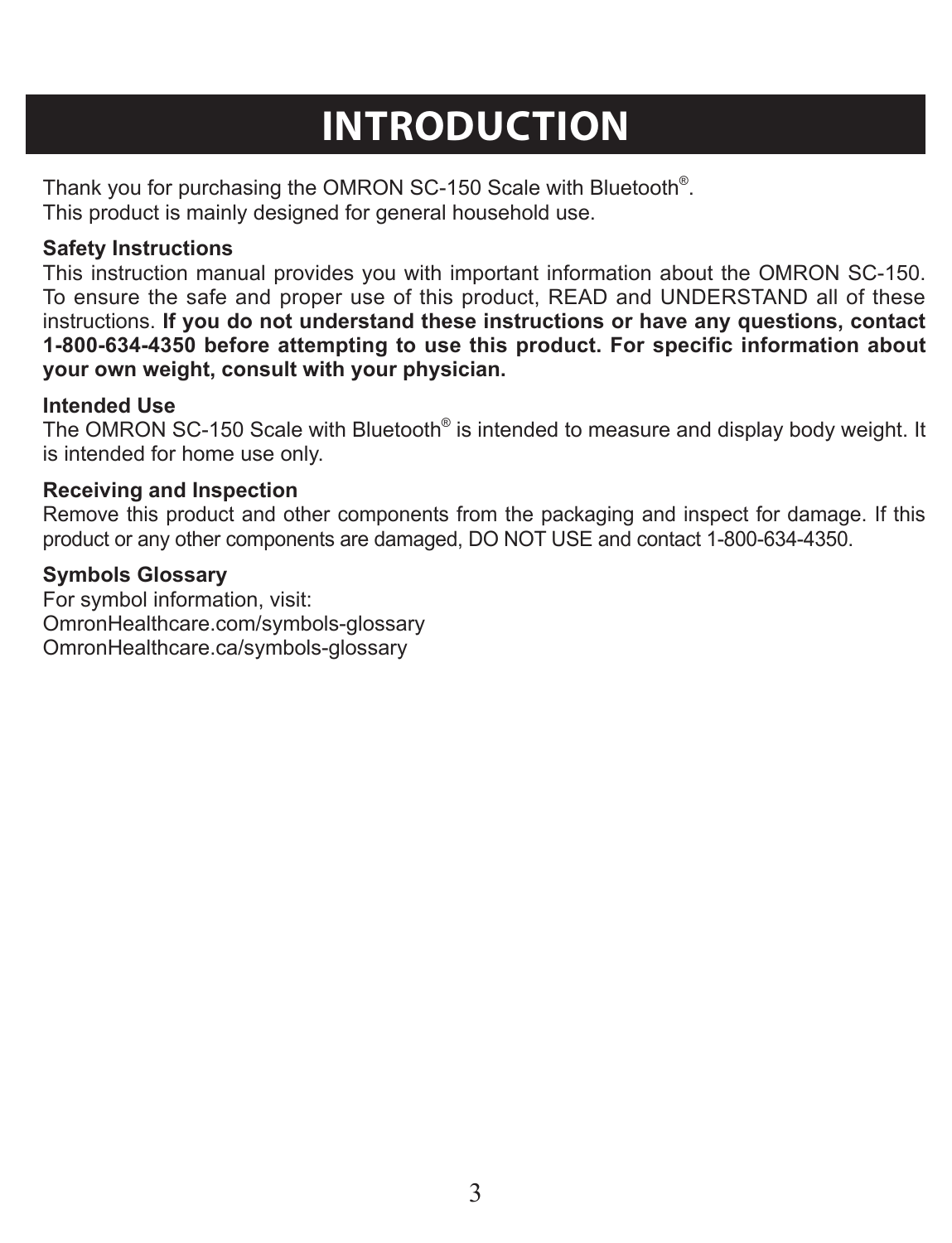## <span id="page-3-0"></span>**IMPORTANT SAFETY INFORMATION**

#### **Read the Important Safety Information in this instruction manual before using this device.**

Follow this instruction manual thoroughly for your safety.

#### *A* Warning lndicates a potentially hazardous situation which, if not avoided, **could result in death or serious injury.**

- Consult with your physician or healthcare provider before beginning a weight reduction or exercise program.
- Stop using the scale and consult your doctor if you experience skin irritation on your foot or feet.
- DO NOT use the scale on slippery surfaces, such as a wet floor.
- Keep the scale out of the reach of infants, toddlers and children.
- DO NOT jump on the scale. Doing so may cause you to fall or slip, resulting in serious injury.
- DO NOT use the scale when your body and/or feet are wet, such as after taking a bath or shower.
- DO NOT step on the edges or display area of the scale because you may lose your balance and fall, resulting in serious injury.
- Persons with disabilities or persons who are physically frail should be assisted by another person when using the scale to prevent falling when stepping on and off the scale.
- DO NOT put your fingers into any openings or inside the scale.
- Use indoors.
- DO NOT use the scale for purposes other than described in this manual.
- DO NOT use the scale with other medical electrical (ME) equipment simultaneously. This may result in incorrect operation of the devices and/or cause an inaccurate reading.
- DO NOT damage the glass because it may break and result in an injury.

#### **Battery Usage**

• If battery fluid leaks and contacts your eyes, skin or clothing, immediately rinse with plenty of clean water. Contact your physician if battery fluid contacts your eyes or skin.

#### **Data Transmission**

• This product emits radio frequencies (RF) in the 2.4 GHz band. DO NOT use this product in locations where RF is restricted, such as on an aircraft or in hospitals.

For further information on potential restrictions refer to documentation on the Bluetooth usage by the FCC/ISED.

#### **Caution Indicates a potentially hazardous situation which, if not avoided, may result in minor or moderate injury to the user or patient, or cause damage to the equipment or other property.**

• DO NOT share the scale with others because your weight data accuracy may be impacted.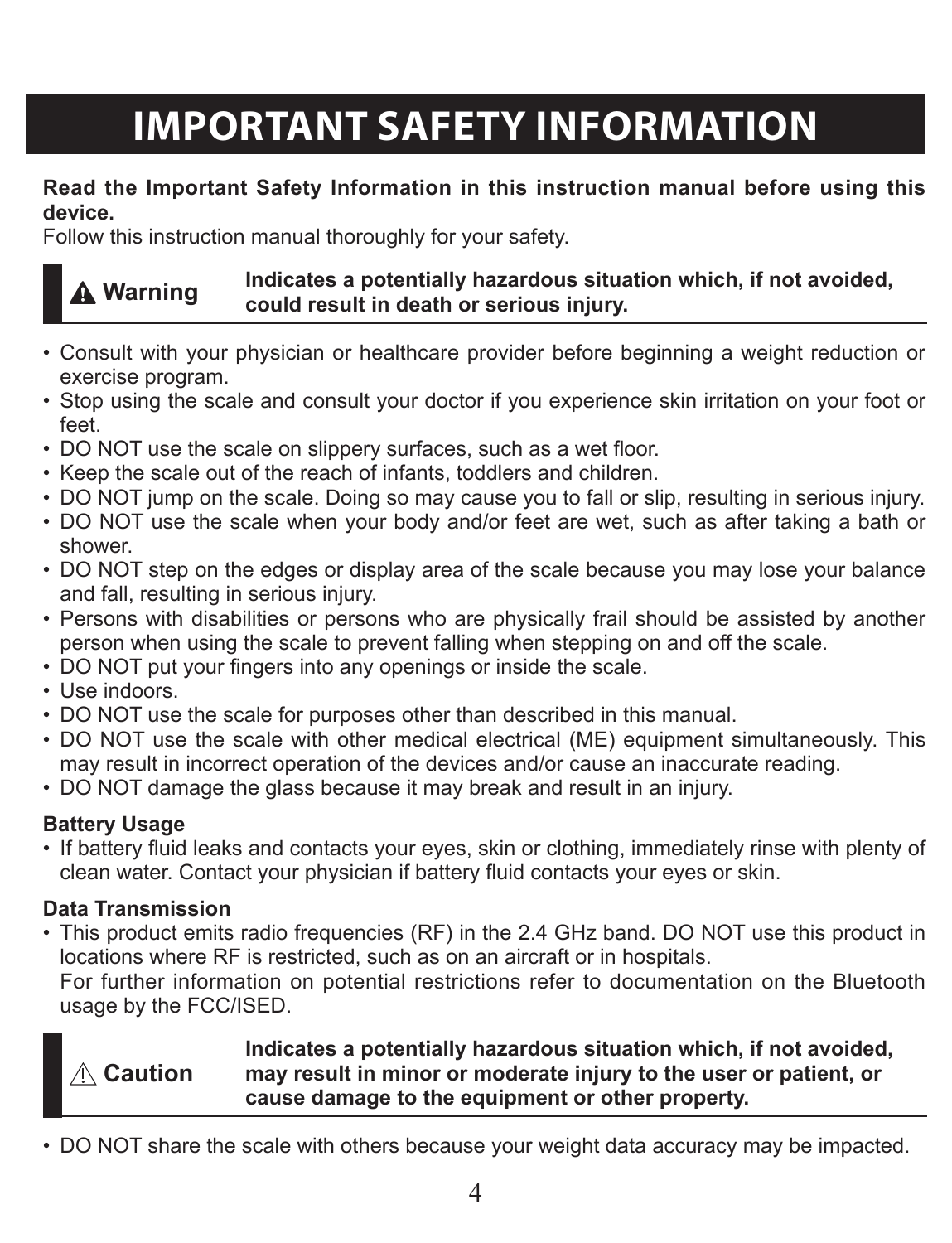### **IMPORTANT SAFETY INFORMATION**

- Clean the scale before use if it has been used by people with a skin disease on their feet.
- DO NOT place the scale against a wall because an injury or malfunction of the scale may occur.
- DO NOT attempt to disassemble, modify or repair the scale.
- Ensure that the scale has acclimated to room temperature before taking a measurement. Taking a measurement after an extreme temperature change could lead to an inaccurate reading. OMRON recommends waiting for approximately 2 hours for the scale to warm up or cool down when the scale is used in an environment within the temperature specified as operating conditions after it is stored either at the maximum or at the minimum storage temperature. For additional information of operating and storage/transport temperature, refer to [section 9.](#page-18-1)
- DO NOT place the scale on a cushioned floor surface such as a carpet or mat because a measurement may not be accurate.
- DO NOT submerge the scale or any of the components in water.
- DO NOT place the scale near heat sources or below air conditioners.
- Avoid exposure to direct sunlight.
- Avoid excessive impact, vibration and strong shock to this scale.
- DO NOT wash the scale with water.
- DO NOT wipe the scale with benzene, gasoline, paint thinner, or other volatile solvents.
- DO NOT place the scale where it will be exposed to chemicals or corrosive vapors.
- Store the scale on a level surface.
- DO NOT store any objects on the scale.

#### **Battery Usage**

- Replace worn batteries with new ones immediately.
- DO NOT expose the batteries to flames or fire.
- DO NOT insert the batteries with the polarities in the wrong direction.
- ONLY use 4 "AAA" manganese or alkaline batteries with the scale. DO NOT use other types of batteries. DO NOT use new and used batteries together. Replace all 4 batteries at the same time.
- DO NOT use different types of batteries together.
- Dispose of the device, batteries, components according to applicable local regulations. Unlawful disposal may cause environmental pollution.
- Remove the batteries if the scale will not be used for three months or more.
- DO NOT use batteries after their expiration date.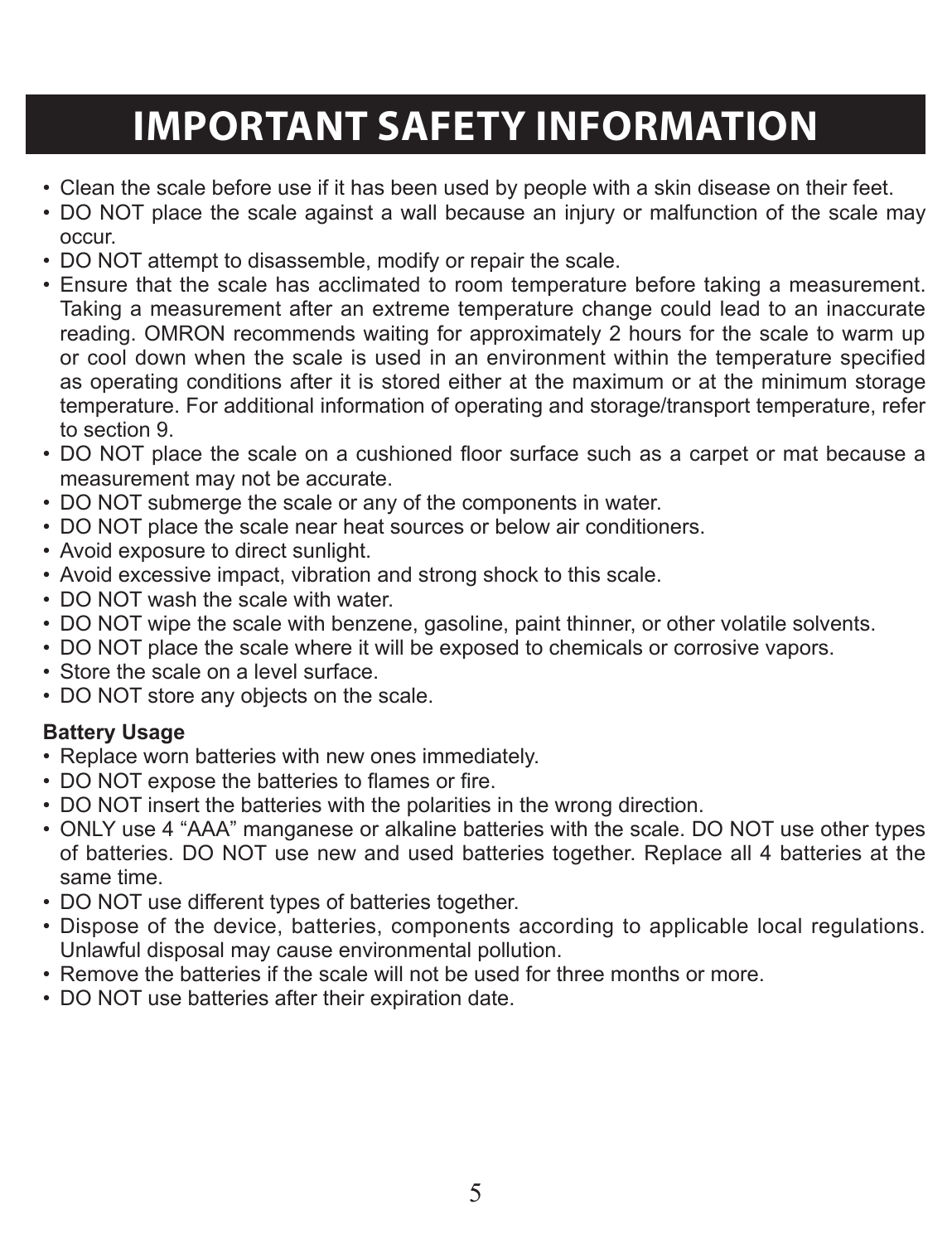### **IMPORTANT SAFETY INFORMATION**

#### **Data Transmission**

- During measurement, make sure that no mobile device or any other electrical devices that emit electromagnetic fields is within 12 inches (30 cm) of the scale. This may result in incorrect operation of the scale and/or cause an inaccurate reading.
- DO NOT replace the battery while your measurement result is being transferred to your smart device. This may result in the incorrect operation of the scale and failure to transfer your measurement result.
- DO NOT place integrated circuit cards, magnets, metal objects, or other devices that emit electromagnetic fields near the scale while your measurement result is being transferred to your smart device. This may result in the incorrect operation of the scale and failure to transfer your measurement result.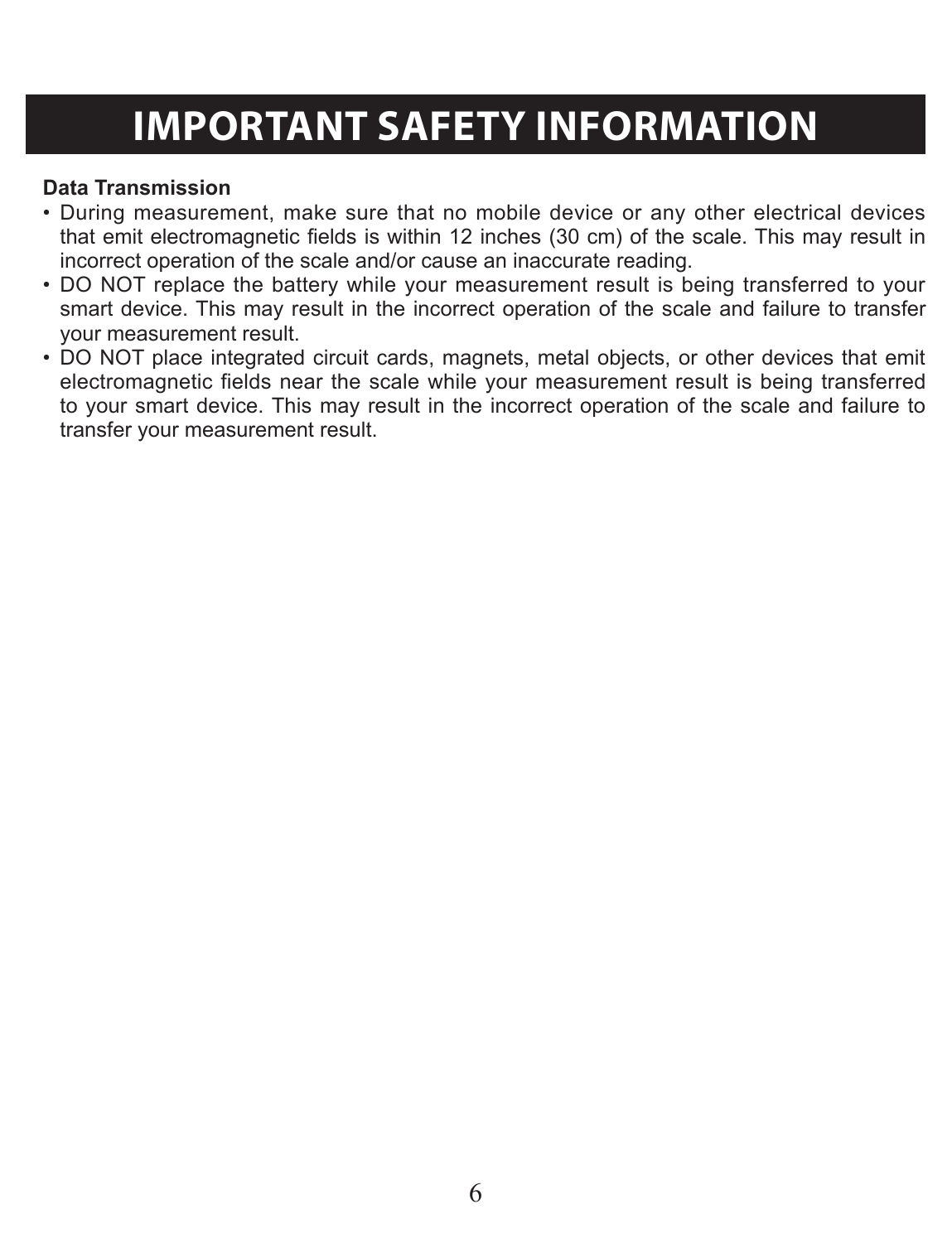### **1. KNOW YOUR DEVICE**

### <span id="page-6-0"></span>**Contents:**

- Digital Weight Scale 4 "AAA" Manganese Batteries Instruction Manual
- Quick Start Guide

**Main Unit:**





### **Display:**

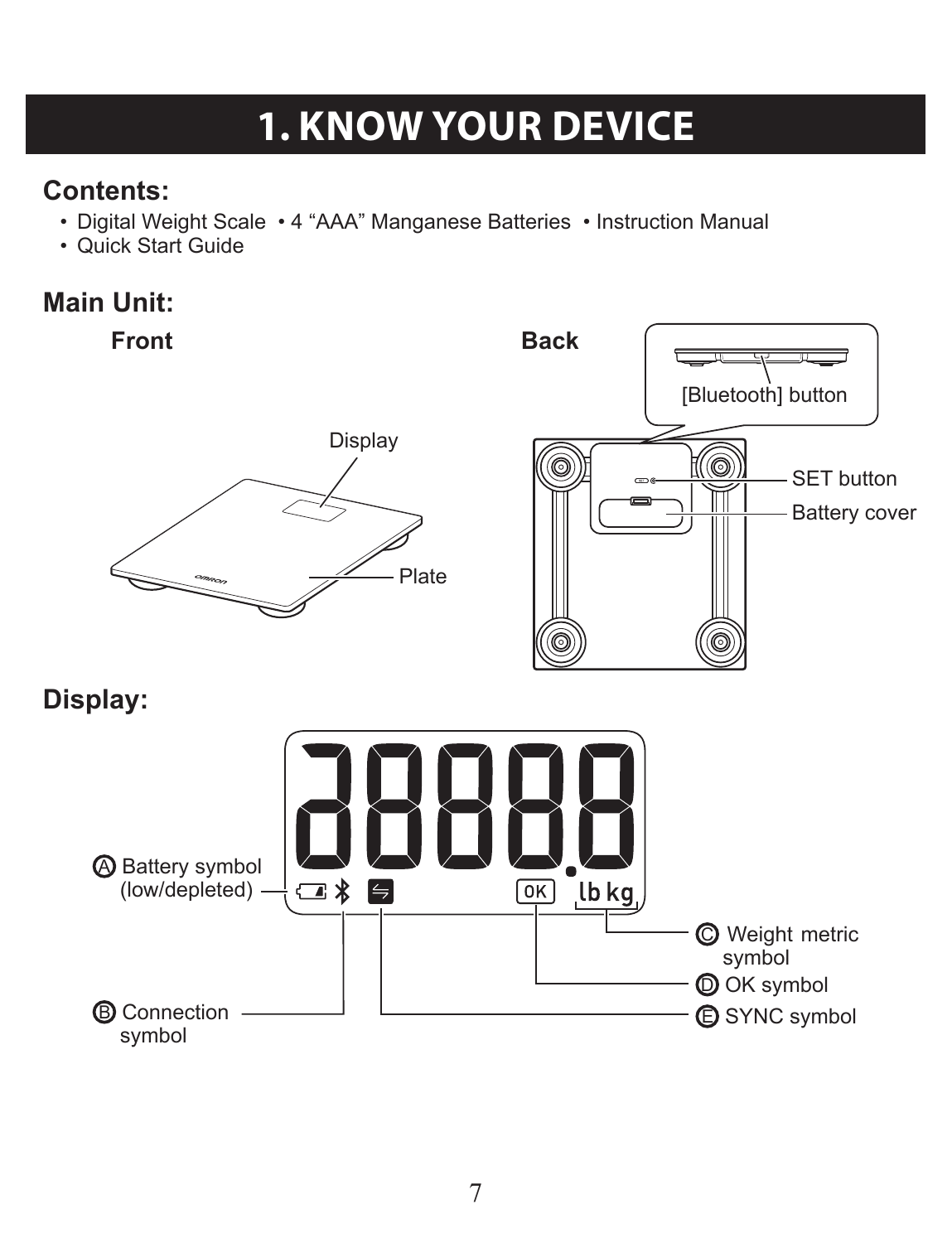## **1. KNOW YOUR DEVICE**

### **Display symbols:**

| $\mathcal{A}$   | ∦⊿ }             | Flashes when batteries are low.                                                                                                                                      |
|-----------------|------------------|----------------------------------------------------------------------------------------------------------------------------------------------------------------------|
|                 |                  | Appears when batteries are depleted.                                                                                                                                 |
| $\circledR$     | $\bigstar$       | Flashes/appears when the scale is being connected to your smart<br>device or readings are being transferred, or when restoring the scale to<br>the default settings. |
| $\mathbb{C}$    | lb kg            | Flashes/appears when selecting weight metric and appears during your<br>measurement.                                                                                 |
| $^{\copyright}$ | 0K               | Flashes when the scale is connected to your smart device or readings<br>are transferred successfully.                                                                |
| ⋐               | $\left  \right $ | Appears if your reading was not transferred successfully when the scale<br>has been paired with your smart device.                                                   |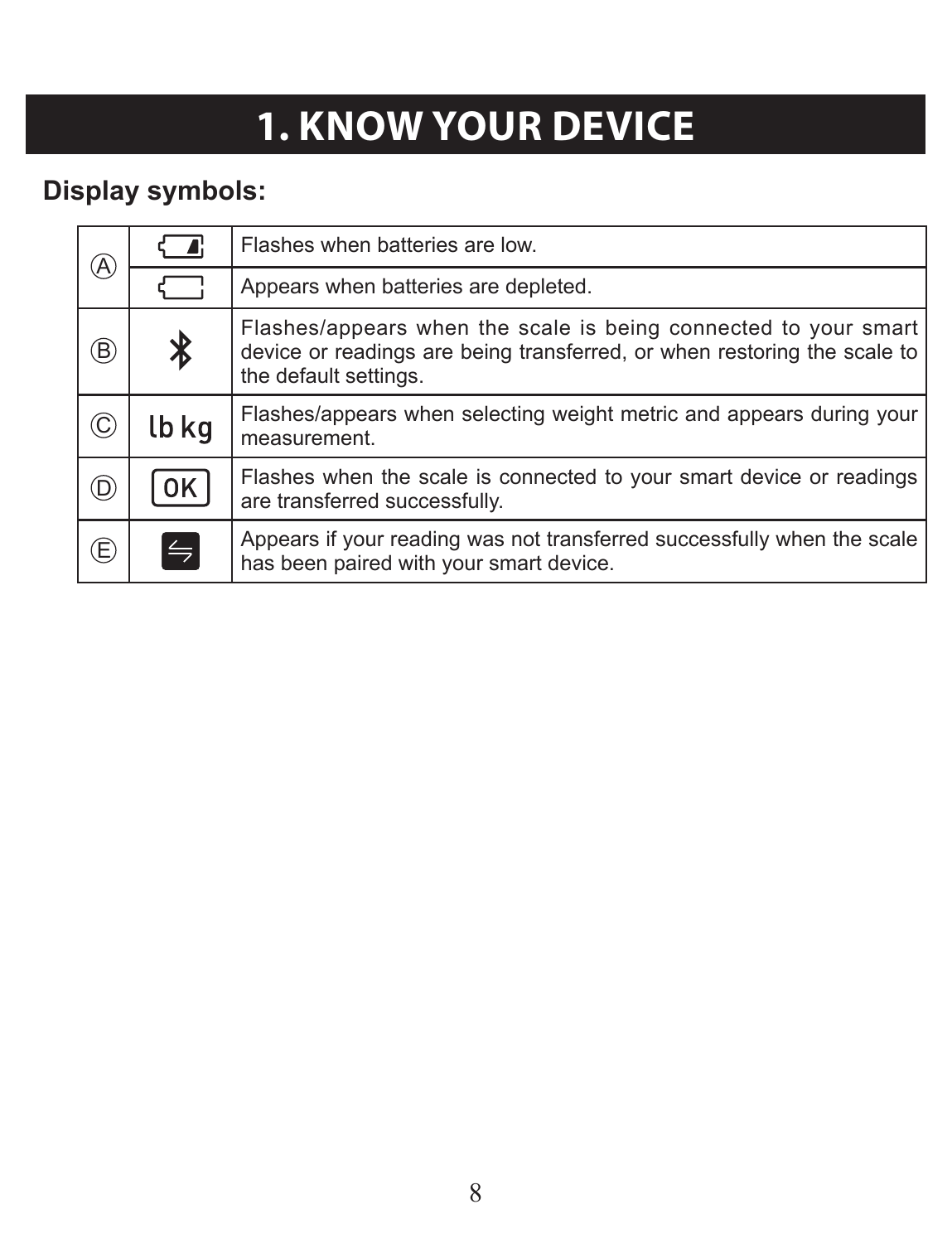### <span id="page-8-0"></span>**2. BEFORE TAKING A MEASUREMENT**

### <span id="page-8-1"></span>**2.1 Installing Batteries**

**1. Open the battery cover on the back of the scale.**



**2. Install the batteries following the correct polarities as shown to the right and inside the battery compartment.**



**3. Close the battery cover.**

#### **Note:**

- When the "  $\Box$  " symbol and "A1" appear, replace all 4 batteries with new ones. Items stored in memory will be saved even if the batteries are removed.
- Place the scale on a hard, flat and level floor immediately after installing the batteries. The scale is calibrated automatically.
- Disposal of used batteries should be carried out in accordance with your local regulations for the disposal of batteries.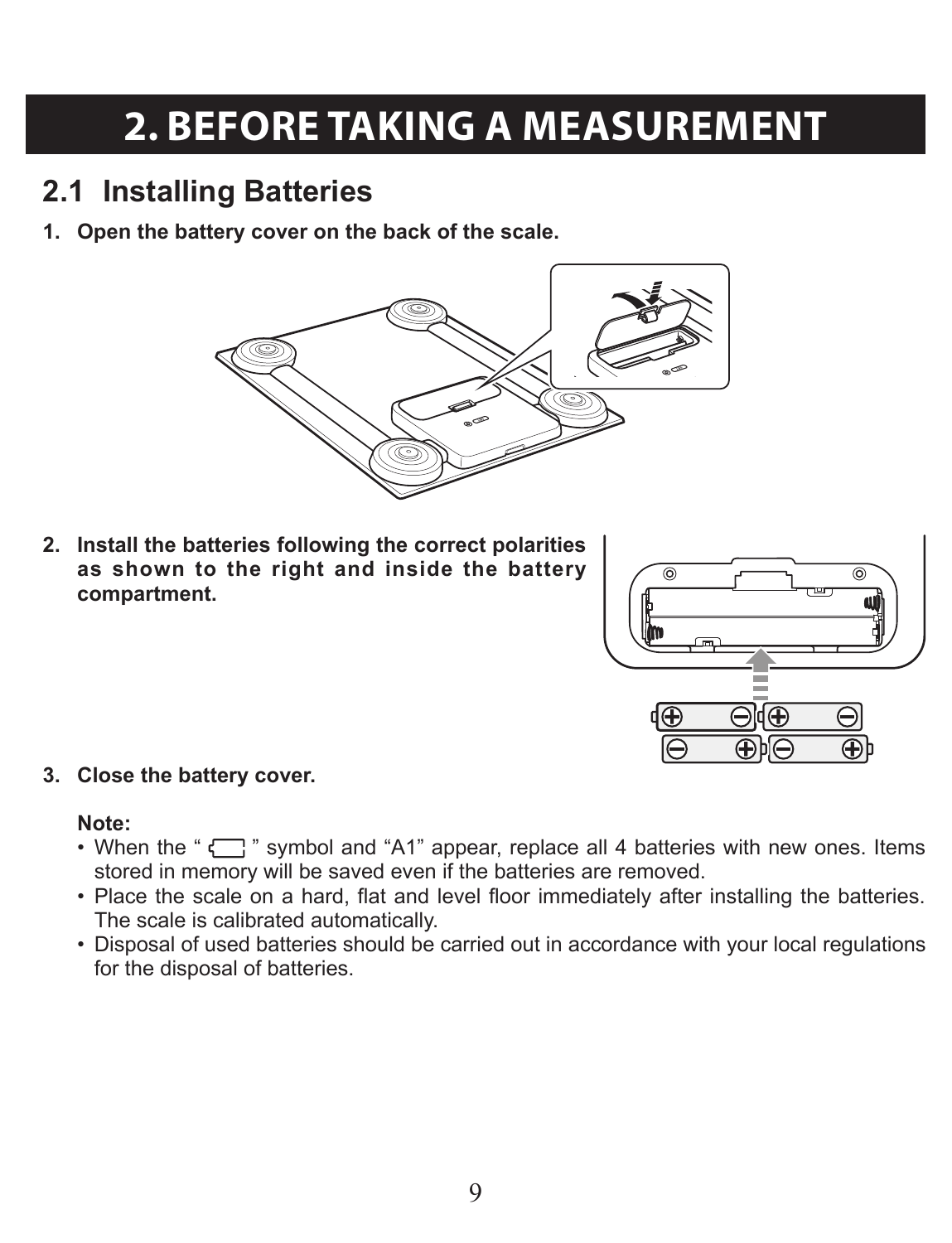## **2. BEFORE TAKING A MEASUREMENT**

### **2.2 Selecting the Weight Metric**

**1. When the scale is off, press the [SET] button to select your preferred weight metric "lb" or "kg". (Weight is set to "lb" as the default metric.)**



The weight metric will be saved after 10 seconds. The scale will automatically turn off after 3 seconds.

### **2.3 Pairing the Scale with a Smart Device**

If you want to transfer the reading, follow the below instructions.

- **1. Enable the Bluetooth on your smart device.**
- **2. Scan the code on the right with your smart device camera or visit OmronHealthcare.com/app to find the OMRON compatible app for this product.**



• Make sure that your scale is within 5 m of your smart device.

**4. Press the [Bluetooth] button (the side of the scale) for more than 2 seconds to connect to your smart device. The " " symbol and "P" symbol flash on the display.**

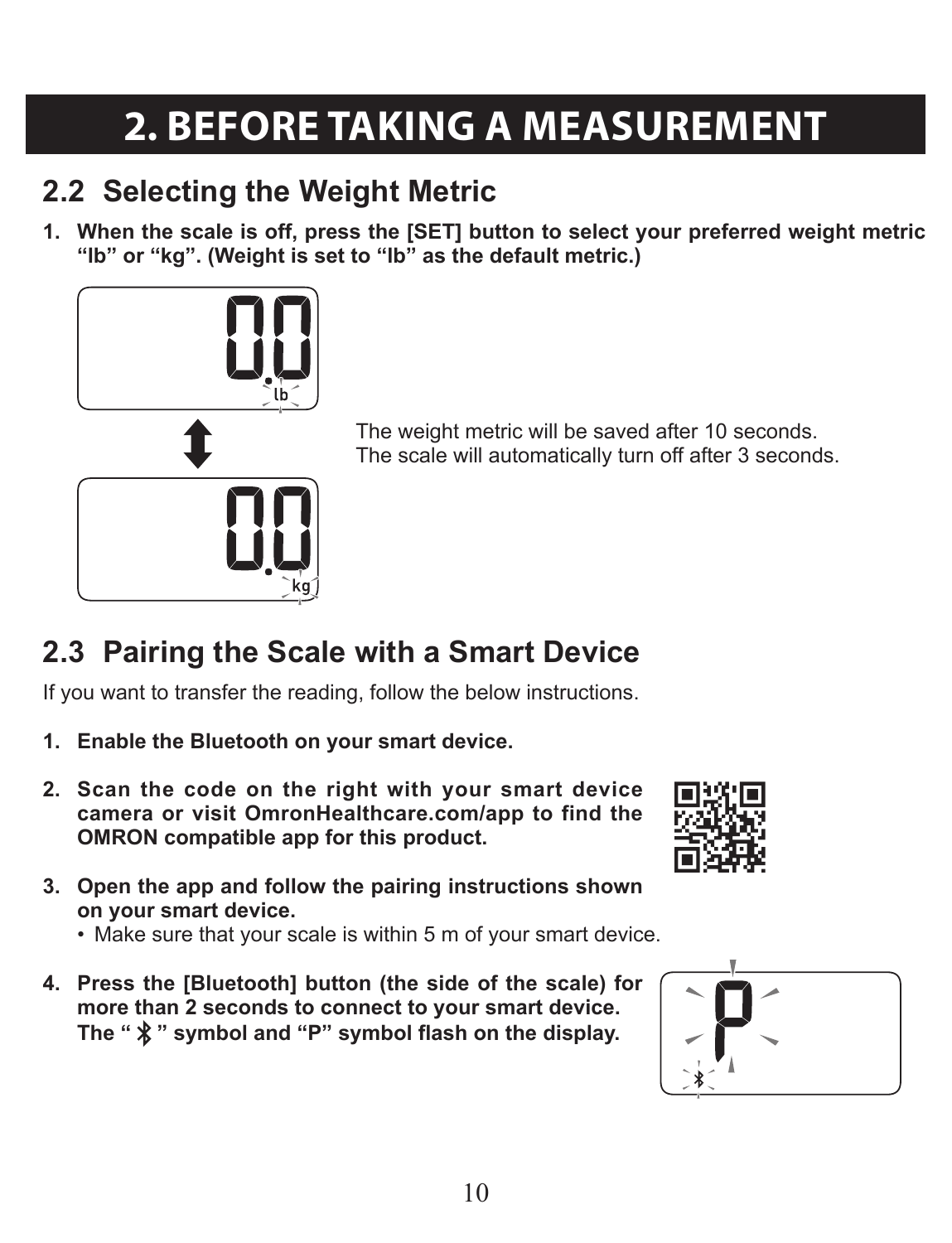### **2. BEFORE TAKING A MEASUREMENT**

**5. Confirm that the scale is connected successfully. When the scale is connected successfully to your smart device, the " " symbol flashes.**



#### **Note:**

- When the "Err" appears, follow the instructions in the app.
- The scale will automatically turn off after 10 seconds.
- Be aware that OMRON will not be responsible for the loss of data and/or information in the app.
- This scale can be paired with one smart device and only one user can manage the measurement data. Do not use the multiple apps.
- Only compatible OMRON apps should be used with this scale to help ensure correct data transfer.

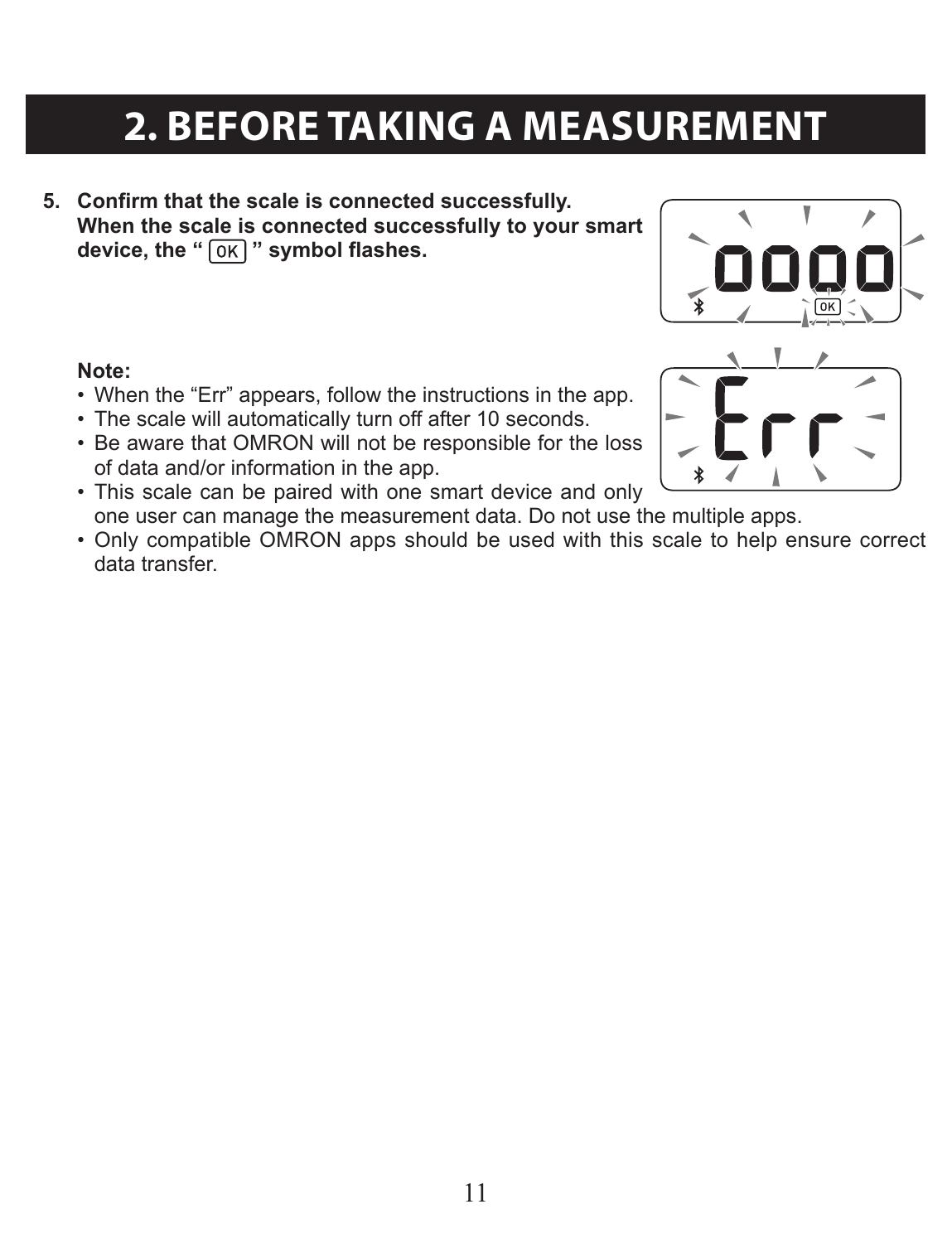## **3. TAKING A MEASUREMENT**

<span id="page-11-0"></span>It is recommended to measure your weight at the same time each day for consistency.

**1. Place the scale on a hard, flat and level floor.**

#### **Note:**

- This scale is recommended for use by one person.
- Do not place the scale on a cushioned surface such as a carpet or a mat.



**2. Step onto the scale when it is turned off and take a measurement.**

The power is automatically turned on and the measurement will start.

#### **Note:**

- Remain still during your measurement.
- **3. When your weight flashes, your measurement is complete.**

#### **4. Step off of the scale.**

The scale will automatically turn off after 10 seconds. If you want to transfer your reading, refer to [section 4.](#page-12-1)



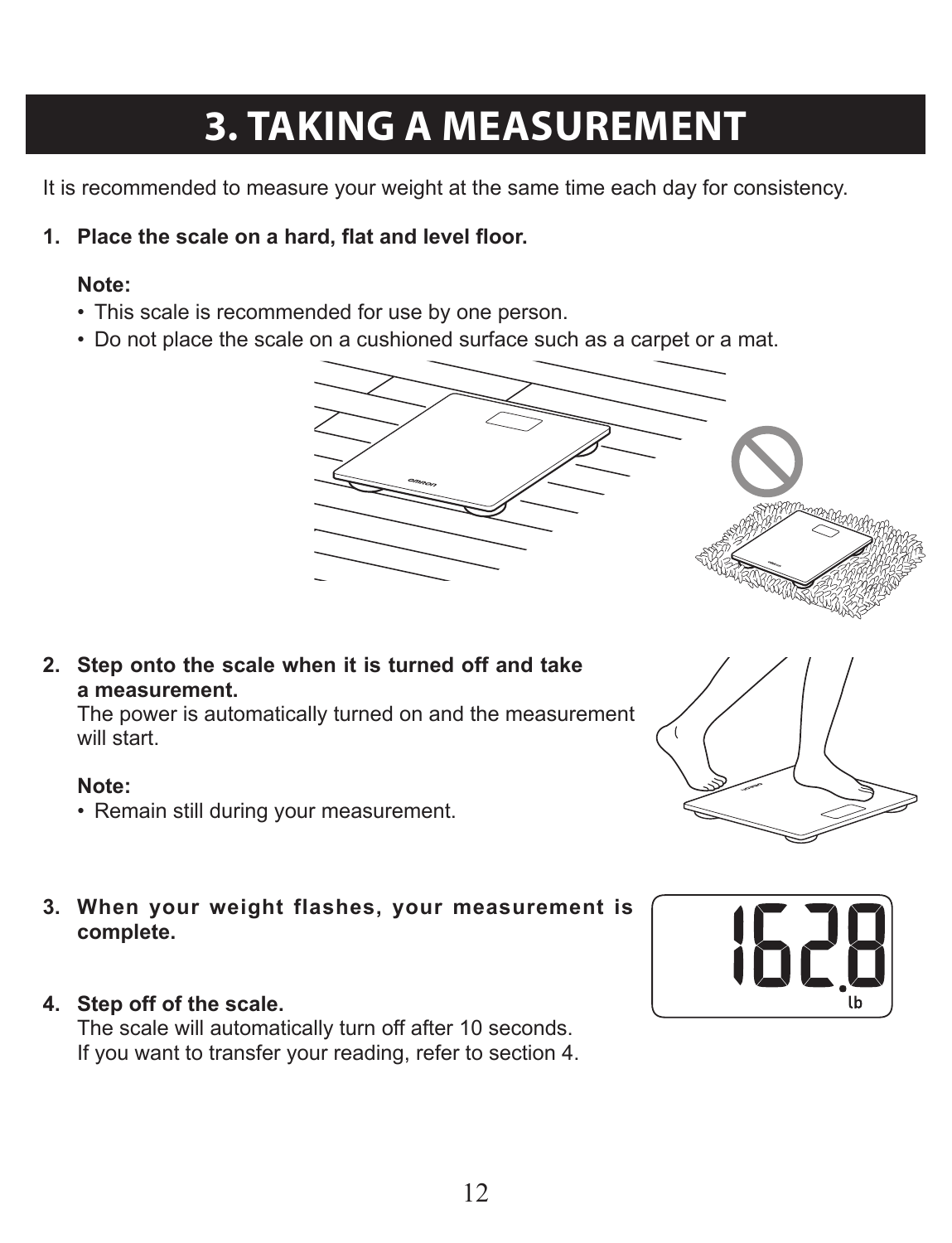## <span id="page-12-1"></span>**4. TRANSFERRING YOUR READING**

<span id="page-12-0"></span>Open the app on your smart device.

### **4.1 Transferring Your Reading Automatically**

Your reading will be transferred to your smart device automatically within 30 minutes after the scale is turned off.

#### **Note:**

• If your reading is transferred before the scale is turned off, the display shows as below with the " $\hat{\mathbf{x}}$ " symbol showing on the display during the transfer.





The scale will automatically turn off.

Transferring the reading. The transfer is completed.

### **4.2 Transferring Your Reading Manually**

To transfer the readings manually, press the [Bluetooth] button during the power is off. The " $\mathbf{\hat{x}}$ " symbol appears from the start of transferring to the end.



The scale will automatically turn off after 10 seconds.

#### **Note:**

- If the "  $\hat{\mathbf{x}}$  " symbol does not appear, refer to "[The data is not being transferred.](#page-15-0)" in [section 6](#page-14-1) for more detail.
- This scale will store up to 30 readings for one user. Stored readings cannot be viewed on the scale's display. You can view your readings on the app after transferring.
- When the "  $\sum$  " symbol appears on the display, your reading was not transferred. Transfer the readings immediately before the oldest reading is deleted.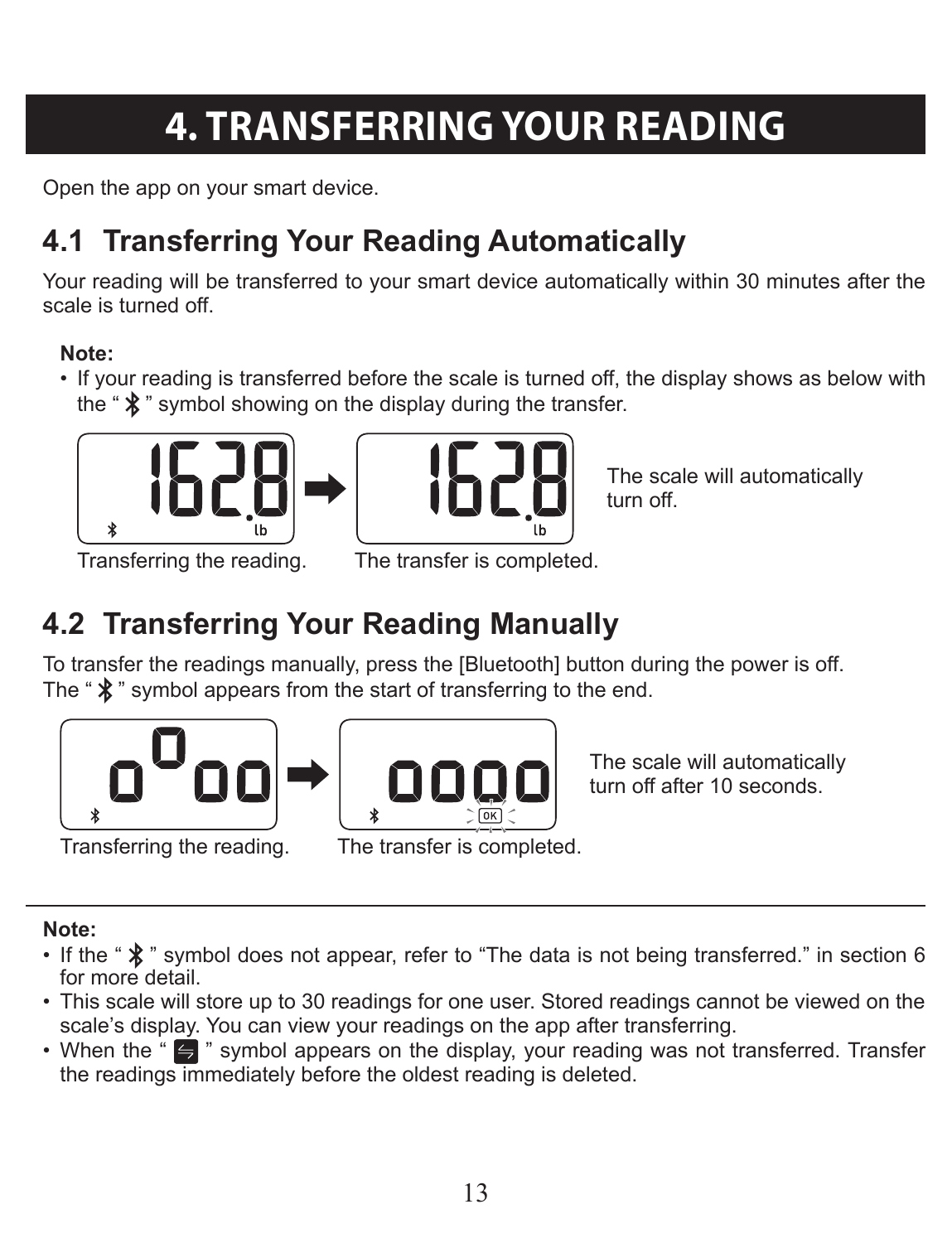## <span id="page-13-0"></span>**5. RESTORING THE SCALE TO THE DEFAULT SETTINGS**

To delete all information stored in the scale, follow the instructions below. Make sure that the scale is turned off.

- **1. Press the [Bluetooth] button for more than 2 seconds. The display flashes as shown on the right.**
- **2. Press the [Bluetooth] button again for more than 5 seconds. The display flashes as shown on the right and the " " symbol stops flashing.**
- **3. Press the [SET] button. When the display stops flashing, the scale is restored to the default settings.**

#### **Note:**

- The scale will automatically turn off after 10 seconds.
- Restoring to the default setting of the scale does not delete the information in the app.





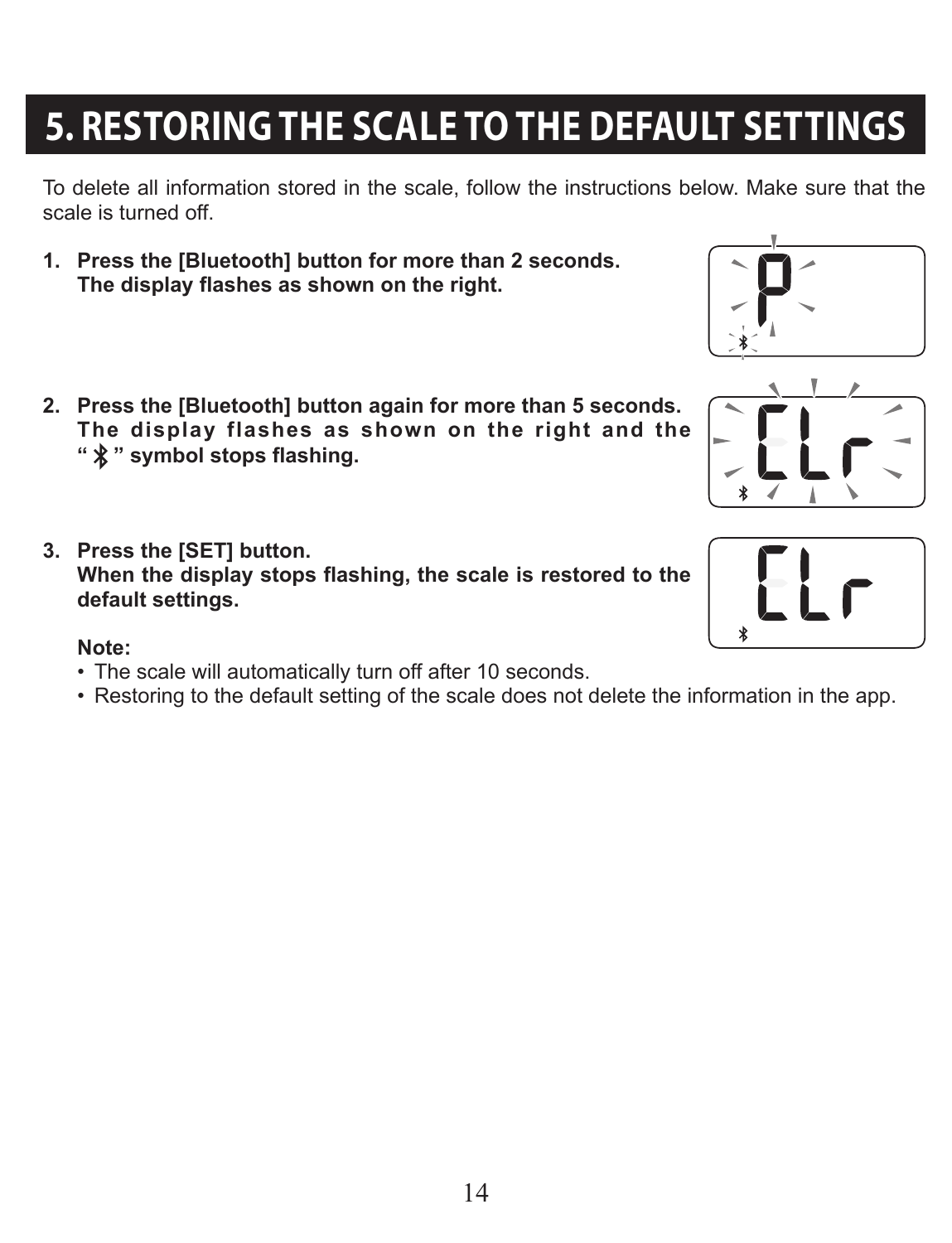## <span id="page-14-1"></span><span id="page-14-0"></span>**6. ERROR MESSAGES AND TROUBLESHOOTING**

If any of the below problems occur during a measurement, check to make sure that no other electrical device is within 12 inches (30 cm). If the problem persists, refer to the table below.

| Display/Problem            | <b>Possible Cause</b>                                                                | <b>Solution</b>                                                                                                                                                             |
|----------------------------|--------------------------------------------------------------------------------------|-----------------------------------------------------------------------------------------------------------------------------------------------------------------------------|
| Err<br>Appears             | The scale cannot connect to a<br>smart device or transfer data<br>correctly.         | Follow the instructions shown in the<br>app. If the "Err" still appears after<br>checking the app, contact OMRON<br>customer service.                                       |
| Err I                      | You moved during a<br>measurement.                                                   | Step off of the scale and it will<br>automatically turn off after 10<br>seconds, then take a measurement<br>again.                                                          |
| Appears                    | You took a measurement in the<br>room under the effect of strong<br>magnetic fields. | Take a measurement again in<br>another room.                                                                                                                                |
| $Err$ 2/Err $S$<br>Appears | Device error.                                                                        | Contact OMRON customer service.                                                                                                                                             |
| Err<br>Appears             | Your body weight is out of the measurable range.                                     |                                                                                                                                                                             |
| $Err$ 4<br>Appears         | Misalignment during<br>autocalibration.                                              | Repeat the measurement.                                                                                                                                                     |
| Appears                    | Your reading was not transferred.                                                    | Transfer your readings to the<br>app. Refer to section 4 for more<br>information. After your readings<br>have been successfully transferred,<br>this symbol will disappear. |
| Flashes                    | Batteries are low.                                                                   | Replacing all 4 batteries with new<br>ones is recommended. Refer to<br>sub-section 2.1.                                                                                     |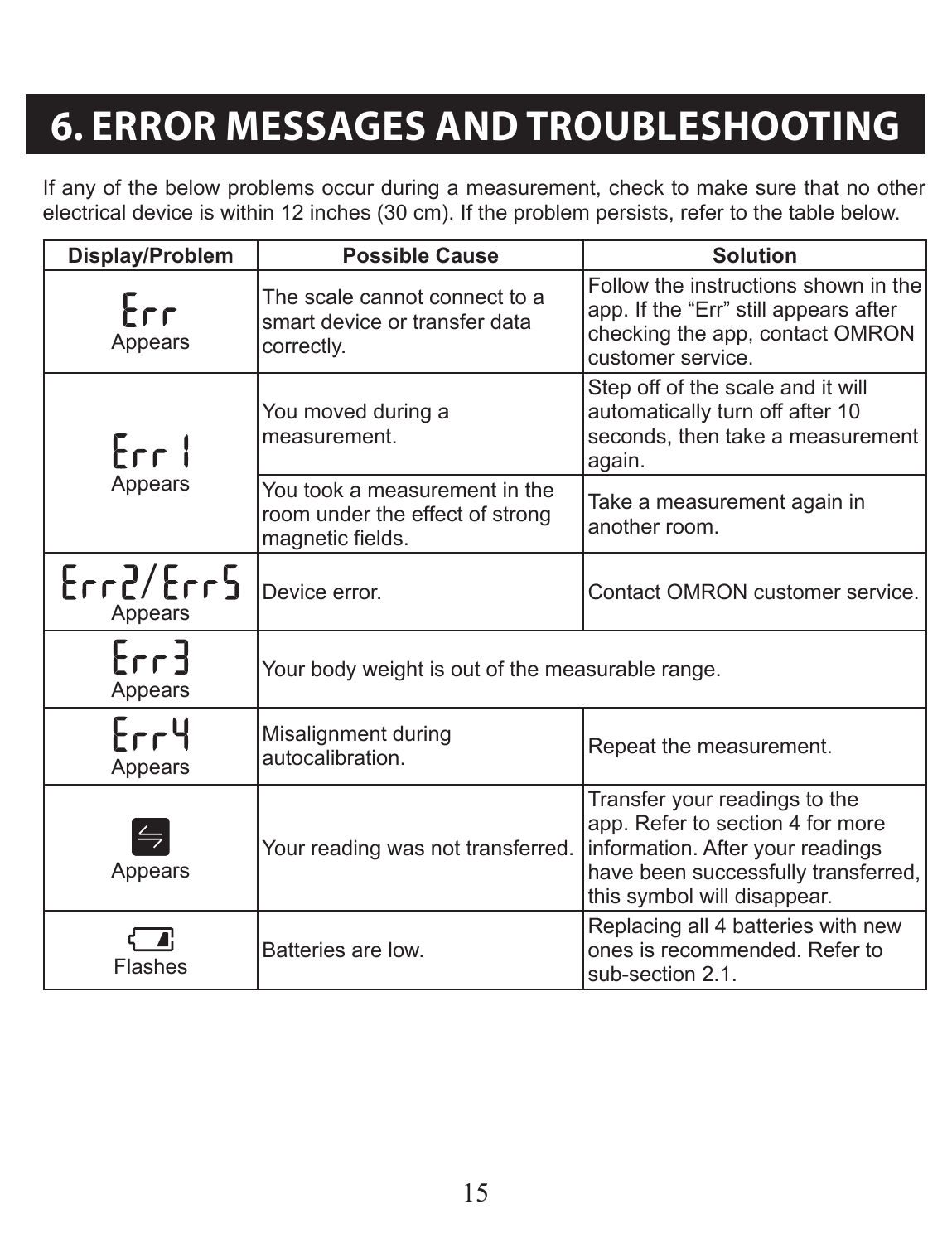## **6. ERROR MESSAGES AND TROUBLESHOOTING**

<span id="page-15-0"></span>

| Display/Problem                                                                                                                     | <b>Possible Cause</b>                                                                    | Solution                                                                                                                                                                                                                                                                               |
|-------------------------------------------------------------------------------------------------------------------------------------|------------------------------------------------------------------------------------------|----------------------------------------------------------------------------------------------------------------------------------------------------------------------------------------------------------------------------------------------------------------------------------------|
| $\leftarrow$ , R I<br>Appears                                                                                                       | Batteries are depleted.                                                                  | Immediately replace all 4 batteries<br>with new ones.                                                                                                                                                                                                                                  |
| Stepping onto the<br>scale does not turn it<br>on.                                                                                  | Batteries are depleted.                                                                  | Refer to sub-section 2.1.                                                                                                                                                                                                                                                              |
|                                                                                                                                     | Battery polarities are not properly<br>aligned.                                          | Check the battery installation for<br>proper placement.<br>Refer to sub-section 2.1.                                                                                                                                                                                                   |
|                                                                                                                                     | The user's weight is less than<br>22.1 lb (10 kg).                                       | This scale requires a weight load<br>of 22.1 lb (10 kg) or higher to<br>automatically turn on. If the user<br>weighs less than 22.1 lb (10 kg),<br>place an object that weighs 22.1 lb<br>(10 kg) or higher to turn the scale<br>on, and then proceed to take a<br>weight measurement. |
| Connection failure.<br>The data is not being<br>transferred.                                                                        | Your smart device is too far away<br>from the scale.                                     | After checking that there are no<br>sources of interference nearby,<br>move the receiving device to a<br>distance within 5 m (16 ft.) of the<br>scale. Then try to connect again.                                                                                                      |
| Your measurement<br>result is higher or<br>lower than the actual<br>value.<br>Your result varies<br>widely for each<br>measurement. | You take a measurement on a<br>carpet or cushioned floor surface,<br>or an uneven floor. | Ensure the scale is correctly placed<br>on a hard, flat and level floor.                                                                                                                                                                                                               |
|                                                                                                                                     | The scale did not properly auto-<br>calibrate.                                           | Calibrate your scale. Refer to<br>section 8.                                                                                                                                                                                                                                           |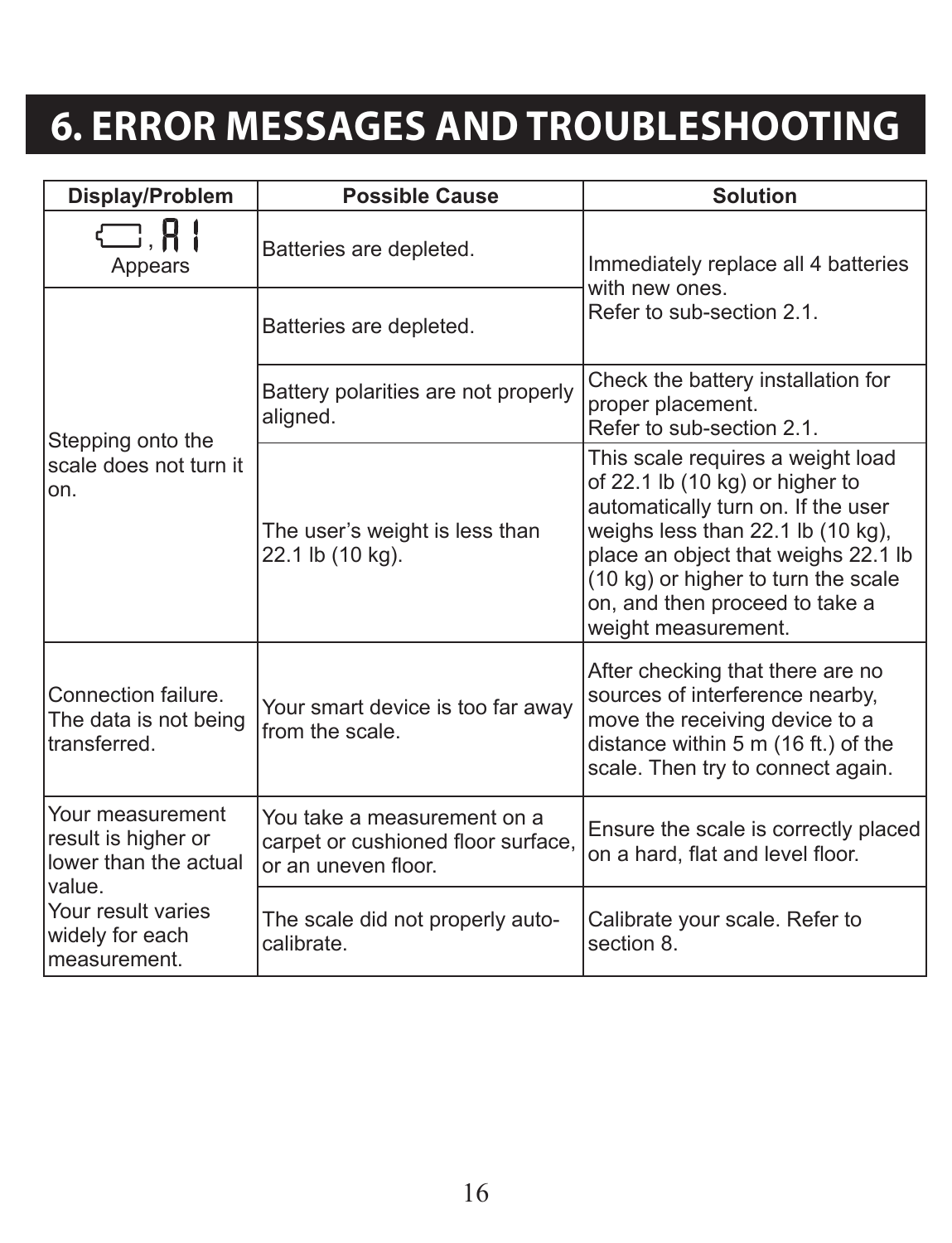## **7. MAINTENANCE**

### <span id="page-16-0"></span>**7.1 Maintenance**

To protect your scale from damage, follow the directions below:

- Use a soft dry cloth, or a soft cloth moistened with mild (neutral) detergent to clean the scale.
- Store the scale in a clean, safe location.
- Do not use any abrasive or volatile cleaners, gasoline, thinners or similar solvents to clean the scale.
- Do not clean the scale by immersing it in water.

### **7.2 Proper storage**

The scale recalibrates automatically when it is not in use.

If the automatic calibration does not work, see [section 8](#page-17-1) for instructions on how to manually calibrate your scale.

To help ensure automatic calibration, do not store your scale as shown in images below:



The scale is leaning against the wall or other objects

The scale is placed upside down



The scale is placed on the carpet or mat



The object is placed on the scale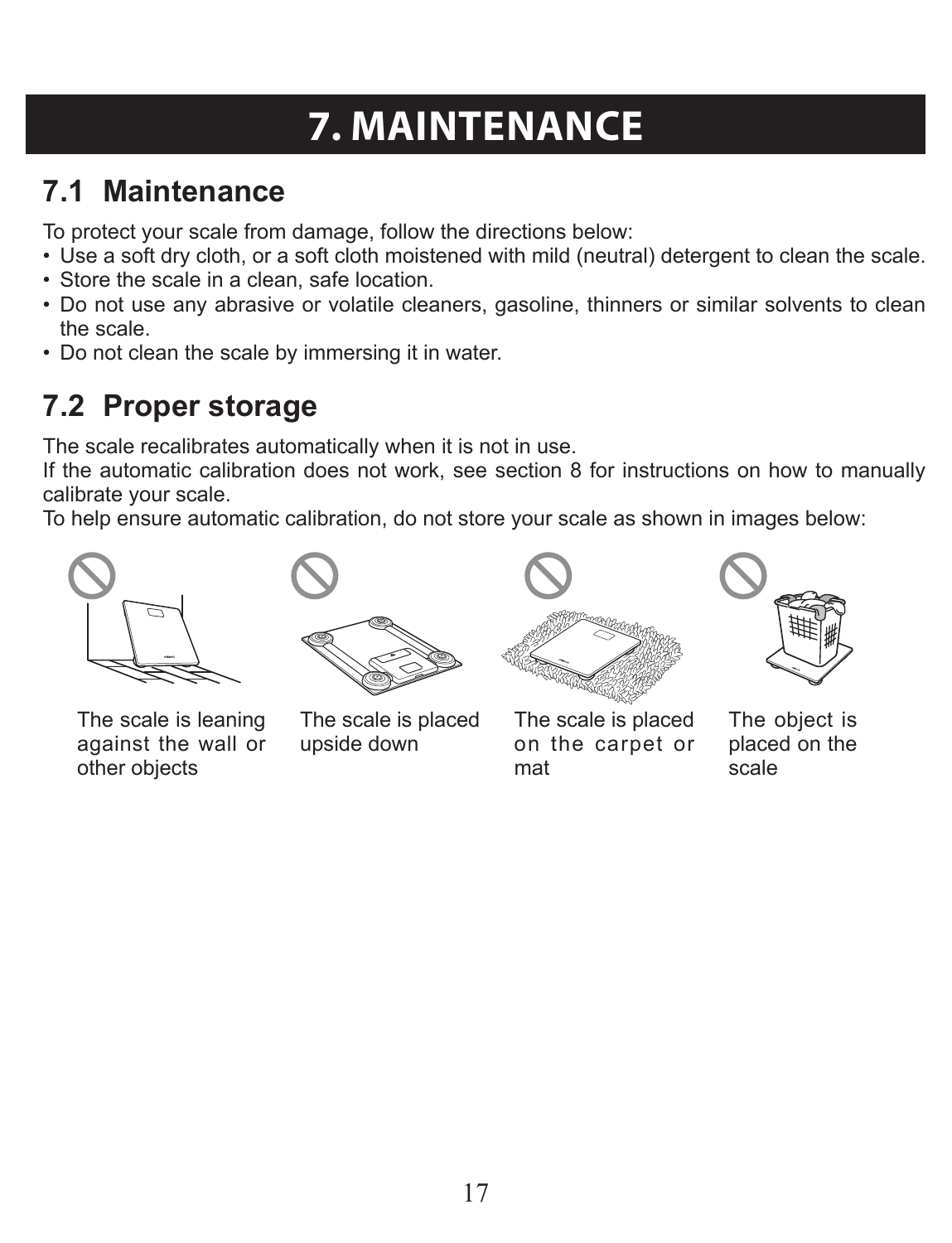### <span id="page-17-1"></span>**8. CALIBRATION**

<span id="page-17-0"></span>To calibrate your scale, follow the instructions below.

- **1. Place the scale on a hard, flat and level floor.**
- **2. Press the surface of the scale with your hand to turn on the power.**
- **3. When "0.0 lb" (or "0.0 kg") is displayed, wait for 1 minute to turn the scale off.** Then you can take a measurement.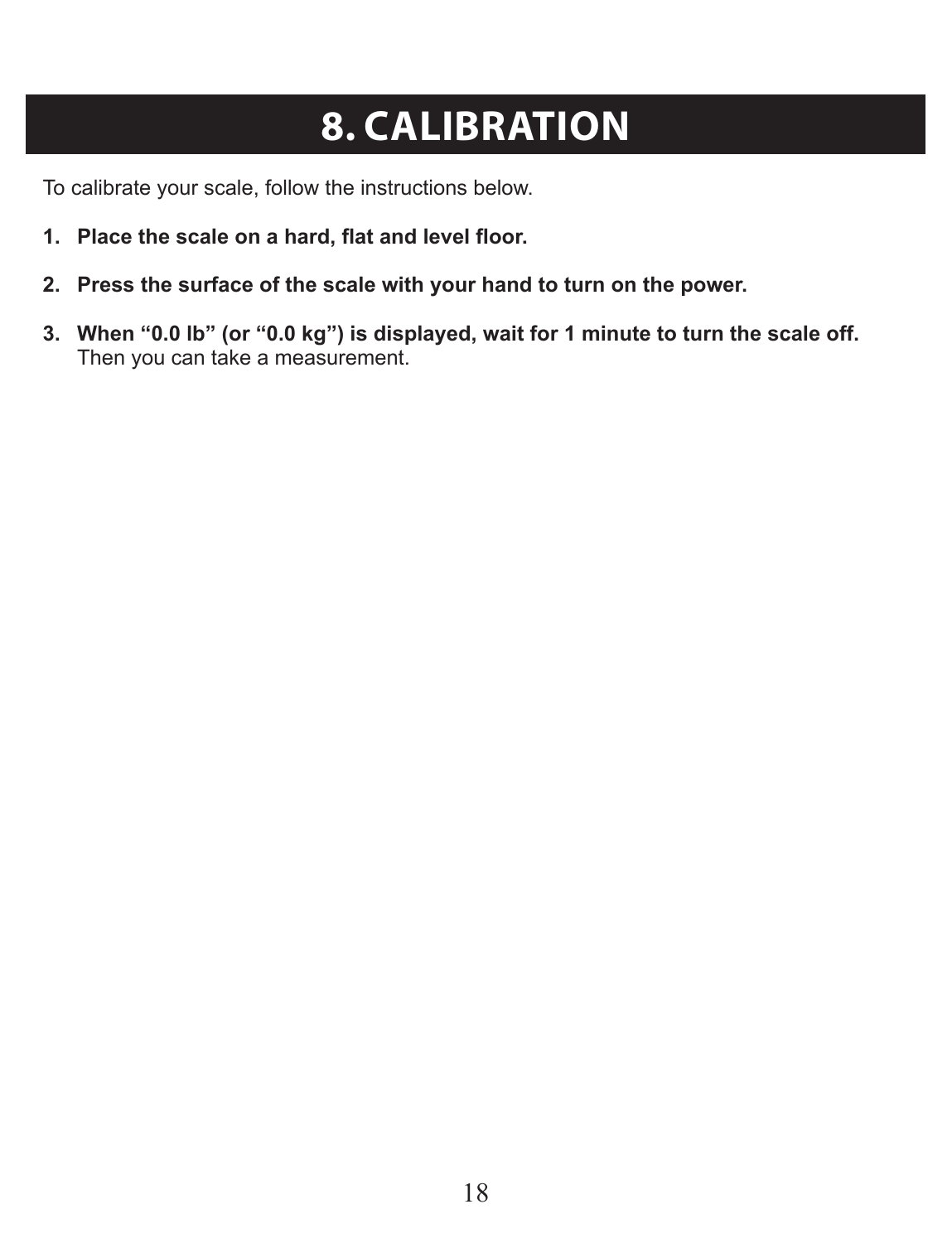## <span id="page-18-1"></span>**9. SPECIFICATIONS**

<span id="page-18-0"></span>

| Product name               | OMRON SC-150 Scale with Bluetooth <sup>®</sup>                                                                                                    |
|----------------------------|---------------------------------------------------------------------------------------------------------------------------------------------------|
| Model                      | SC-150 REF HN-300T2-Z                                                                                                                             |
| Display                    | 11 to 330 lb with an increment of 0.2 lb<br>(5 to 150 kg with an increment of 0.1 kg)                                                             |
| Weight accuracy            | 11.0 to 330.0 lb : ±(1 %+0.2 lb)<br>$(5 \text{ to } 150 \text{ kg} : \pm (1 \text{ %} + 0.1 \text{ kg}))$                                         |
| Transmission method        | <b>Bluetooth<sup>®</sup></b> Low Energy                                                                                                           |
| Wireless<br>communication  | Frequency range: 2.4 GHz (2400 - 2483.5 MHz)<br>Modulation: GFSK<br>Effective radiated power: < 20 dBm                                            |
| Durable Period             | 5 years                                                                                                                                           |
| IP classification          | IP21                                                                                                                                              |
| Power supply               | 4 "AAA" batteries                                                                                                                                 |
| <b>Battery life</b>        | Approximately 3 months: using manganese batteries<br>Approximately 6 months: using alkaline batteries                                             |
|                            | (When each types of batteries are used in two measurement, two data<br>transfer a day at a room temperature of 73.4 $\degree$ F (23 $\degree$ C)) |
| Operating conditions       | +41 to +104 °F (+5 to +40 °C), 30 to 85 % RH (non-condensing),<br>860 to 1060 hPa                                                                 |
| Storage conditions         | -4 to +140 °F (-20 to +60 °C), 10 to 95 % RH (non-condensing)                                                                                     |
| Weight                     | Approximately 3.3 lb (1.5 kg)<br>including batteries                                                                                              |
| <b>External dimensions</b> | Approximately 10 5/8" (W) × 1 1/32" (H) × 11 27/64" (D)<br>270 (W) × 26.4 (H) × 290 (D) mm                                                        |
| Contents                   | Digital weight scale, 4 "AAA" manganese batteries, instruction<br>manual, quick start quide                                                       |
| Applied part               | Type BF (Plate)                                                                                                                                   |

Notes:

• These specifications are subject to change without notice.

• IP classification is degrees of protection provided by enclosures in accordance with IEC 60529. This device is protected against solid foreign objects of 0.5 inch (12.5 mm) diameter and greater such as a finger. This device is protected against vertically falling water drops which may cause issues during a normal operation.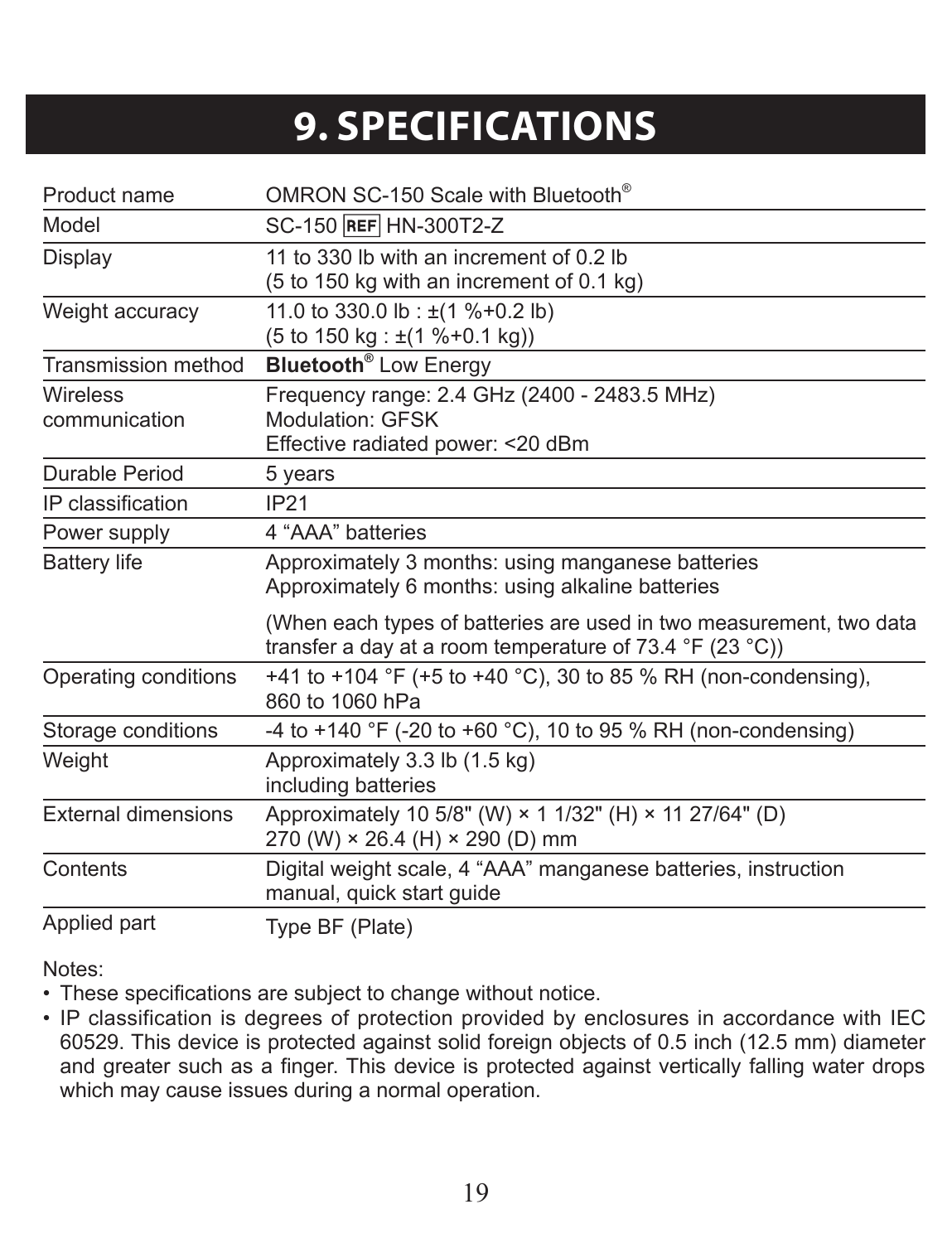### **9. SPECIFICATIONS**

#### **About a wireless communication interference**

This product operates in an unlicensed ISM band at 2.4 GHz. In the event this product is used near other wireless devices such as microwave and wireless LAN, which operate on the same frequency band as this product, there is a possibility that interference may occur. If interference occurs, stop the operation of the other devices or relocate this product away from other wireless devices before attempting to use it.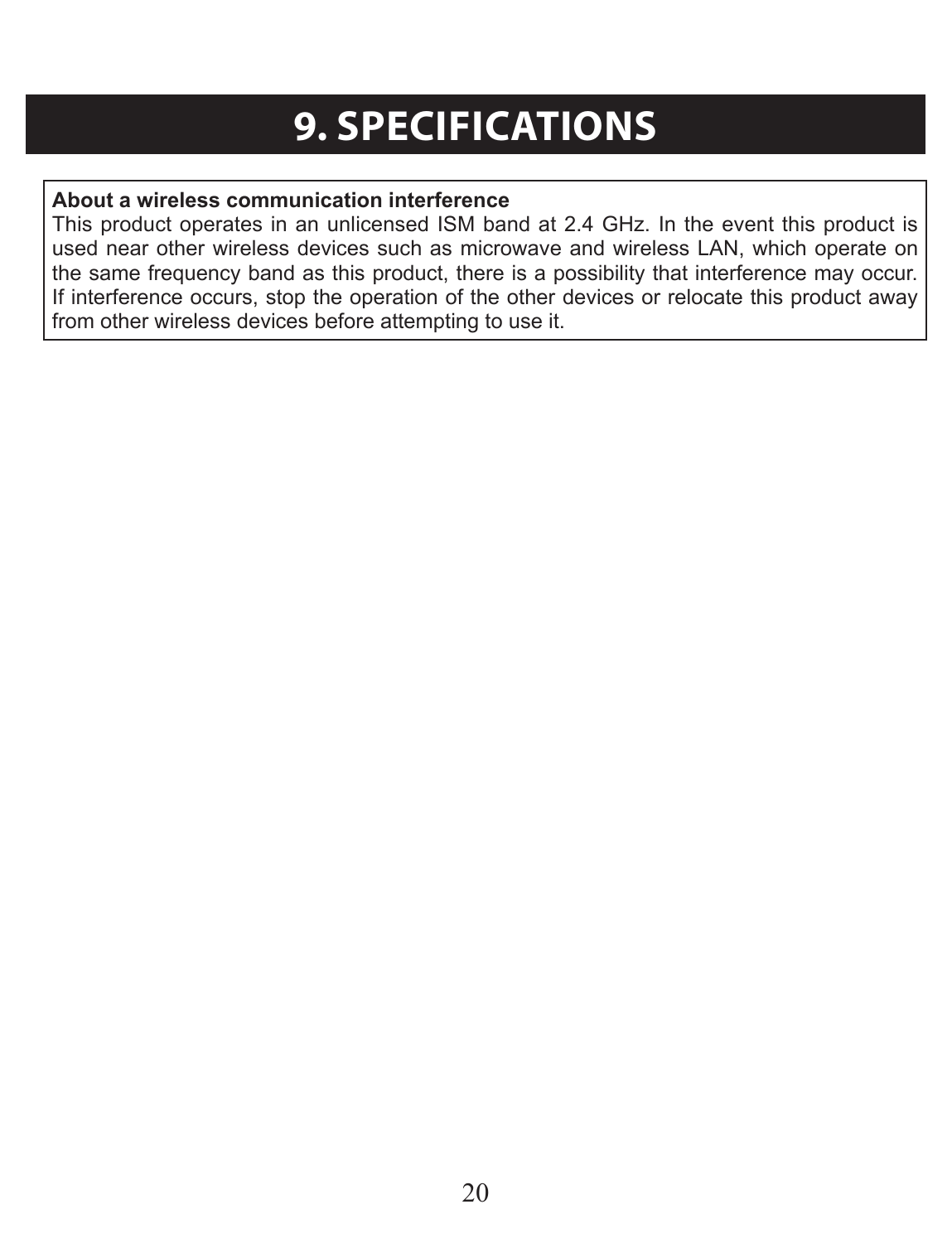## <span id="page-20-0"></span>**10. FCC/ISED STATEMENT AND TRADEMARKS**

#### FCC CAUTION

Changes or modifications not expressly approved by the party responsible for compliance could void the user's authority to operate the equipment.

This device complies with part 15 of FCC Rules and Innovation, Science and Economic Development Canada's licence-exempt RSS(s). Operation is subject to the following two conditions: (1) this device may not cause harmful interference, and (2) this device must accept any interference received, including interference that may cause undesired operation.

#### Note:

This equipment has been tested and found to comply with the limits for a Class B digital device, pursuant to part 15 of the FCC Rules. These limits are designed to provide reasonable protection against harmful interference in a residential installation. This equipment generates, uses and can radiate radio frequency energy and, if not installed and used in accordance with the instructions, may cause harmful interference to radio communications. However, there is no guarantee that interference will not occur in a particular installation. If this equipment does cause harmful interference to radio or television reception, which can be determined by turning the equipment off and on, the user is encouraged to try to correct the interference by one or more of the following measures:

- Reorient or relocate the receiving antenna.
- Increase the separation between the equipment and receiver.
- Connect the equipment into an outlet on a circuit different from that to which the receiver is connected.
- Consult the dealer or an experienced radio/TV technician for help.

This transmitter must not be co-located or operated in conjunction with any other antenna or transmitter.

This equipment complies with FCC/ISED radiation exposure limits set forth for an uncontrolled environment and meets the FCC radio frequency (RF) Exposure Guidelines and RSS-102 of the ISED radio frequency (RF) Exposure rules as this equipment has very low levels of RF energy.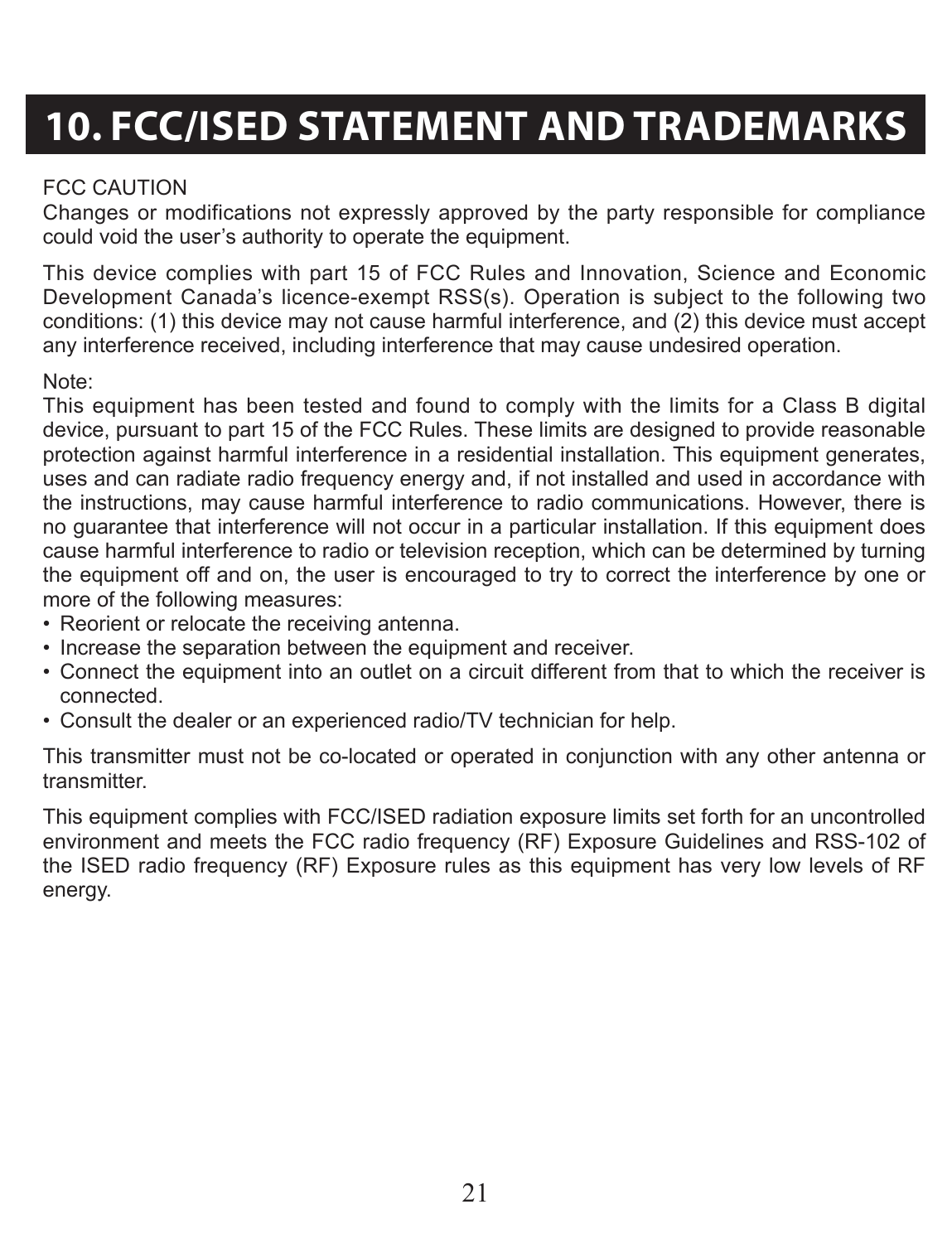### **11. LIMITED WARRANTY**

<span id="page-21-0"></span>The OMRON SC-150 Scale with Bluetooth® excluding batteries, is warranted to be free from defects in materials and workmanship appearing within 1 year from the date of purchase, when used in accordance with the instructions provided with the scale. The above warranty extends only to the original retail purchaser, and only to products purchased from an Omron authorized seller who is subject to and follows Omron's quality control standards, unless otherwise prohibited by law. We will, at our option, replace without charge any unit covered by the above warranty. Replacement is our only responsibility and your only remedy under the above warranty.

To obtain warranty service contact Customer Service by calling **1-800-634-4350** for the address of the inspection center and the return shipping and handling fee.

Enclose the original printed receipt. Include a letter, with your name, address, phone number, and description of the specific problem. Pack the product carefully to prevent damage in transit. Because of possible loss in transit, we recommend insuring the product with return receipt requested.

FOREGOING IS THE SOLE WARRANTY PROVIDED BY OMRON IN CONNECTION WITH THIS PRODUCT. AND OMRON HEREBY DISCLAIMS ANY OTHER WARRANTIES, EXPRESS OR IMPLIED, INCLUDING IMPLIED WARRANTIES OF MERCHANTABILITY AND FITNESS FOR A PARTICULAR PURPOSE. IMPLIED WARRANTIES AND OTHER TERMS THAT MAY BE IMPOSED BY LAW, IF ANY, ARE LIMITED IN DURATION TO THE PERIOD OF THE ABOVE EXPRESS WARRANTY.

OMRON SHALL NOT BE LIABLE FOR LOSS OF USE OR ANY OTHER SPECIAL, INCIDENTAL, CONSEQUENTIAL OR INDIRECT COSTS, EXPENSES OR DAMAGES.

This warranty provides you with specific legal rights, and you may have other rights which vary by jurisdiction. Because of special local requirements, some of the above limitations and exclusions may not apply to you.

#### **FOR CUSTOMER SERVICE**

Visit our web site at: For USA - OmronHealthcare.com For Canada - OmronHealthcare.ca

Call toll free: 1-800-634-4350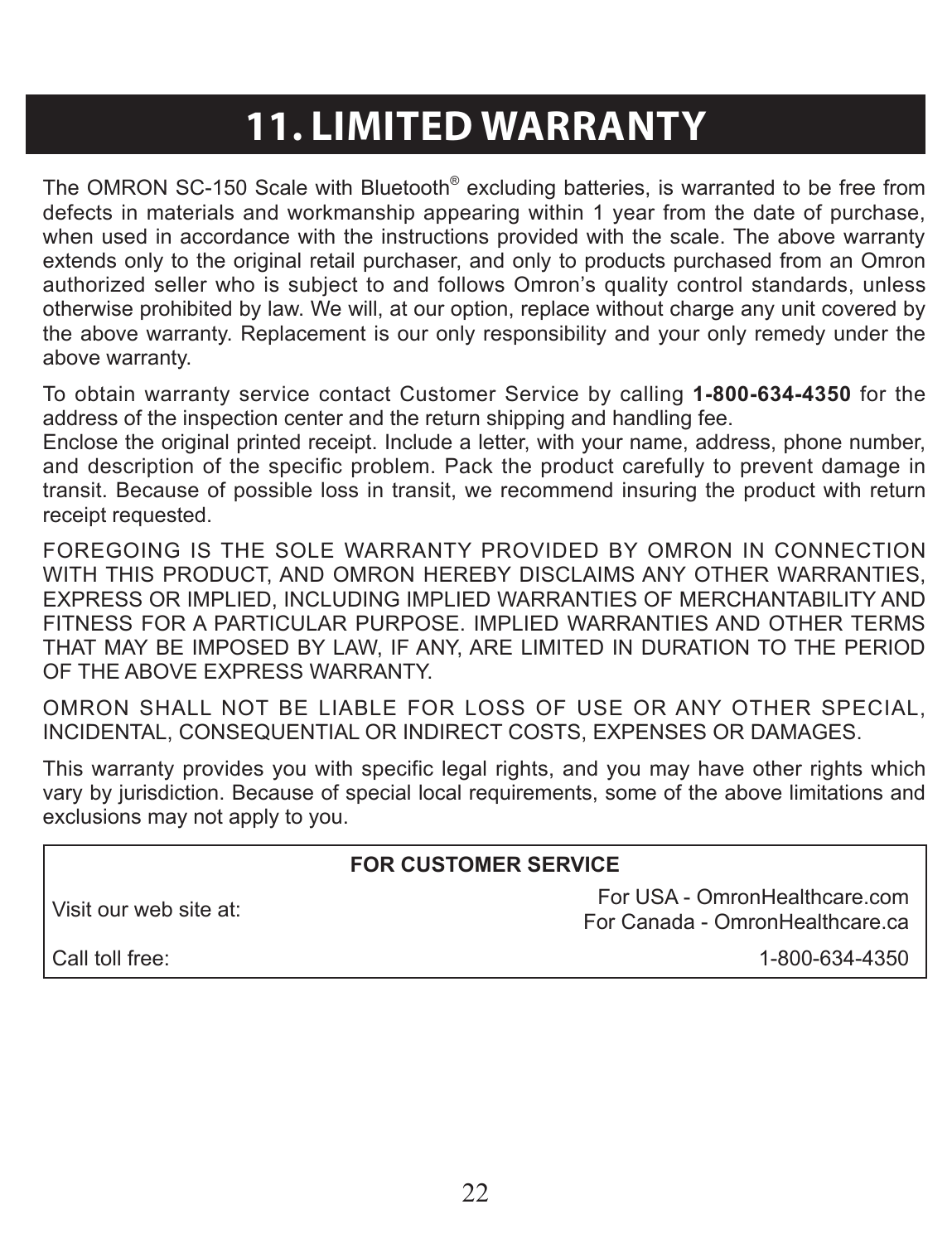### <span id="page-22-0"></span>**12. GUIDANCE AND MANUFACTURER'S DECLARATION**

#### OMRON SC-150 Scale with Bluetooth® Information for Accompanying Documents in the Scope of IEC60601-1-2:2014

#### **Important information regarding Electromagnetic Compatibility (EMC)**

SC-150 conforms to IEC60601-1-2:2014 Electromagnetic Compatibility (EMC) standard. Further documentation in accordance with this EMC standard is available at OmronHealthcare.com/emc. Refer to the EMC information for SC-150 on the website.

The **Bluetooth®** word mark and logos are registered trademarks owned by Bluetooth SIG, Inc. and any use of such marks by OMRON HEALTHCARE Co., Ltd. is under license. Other trademarks and trade names are those of their respective owners.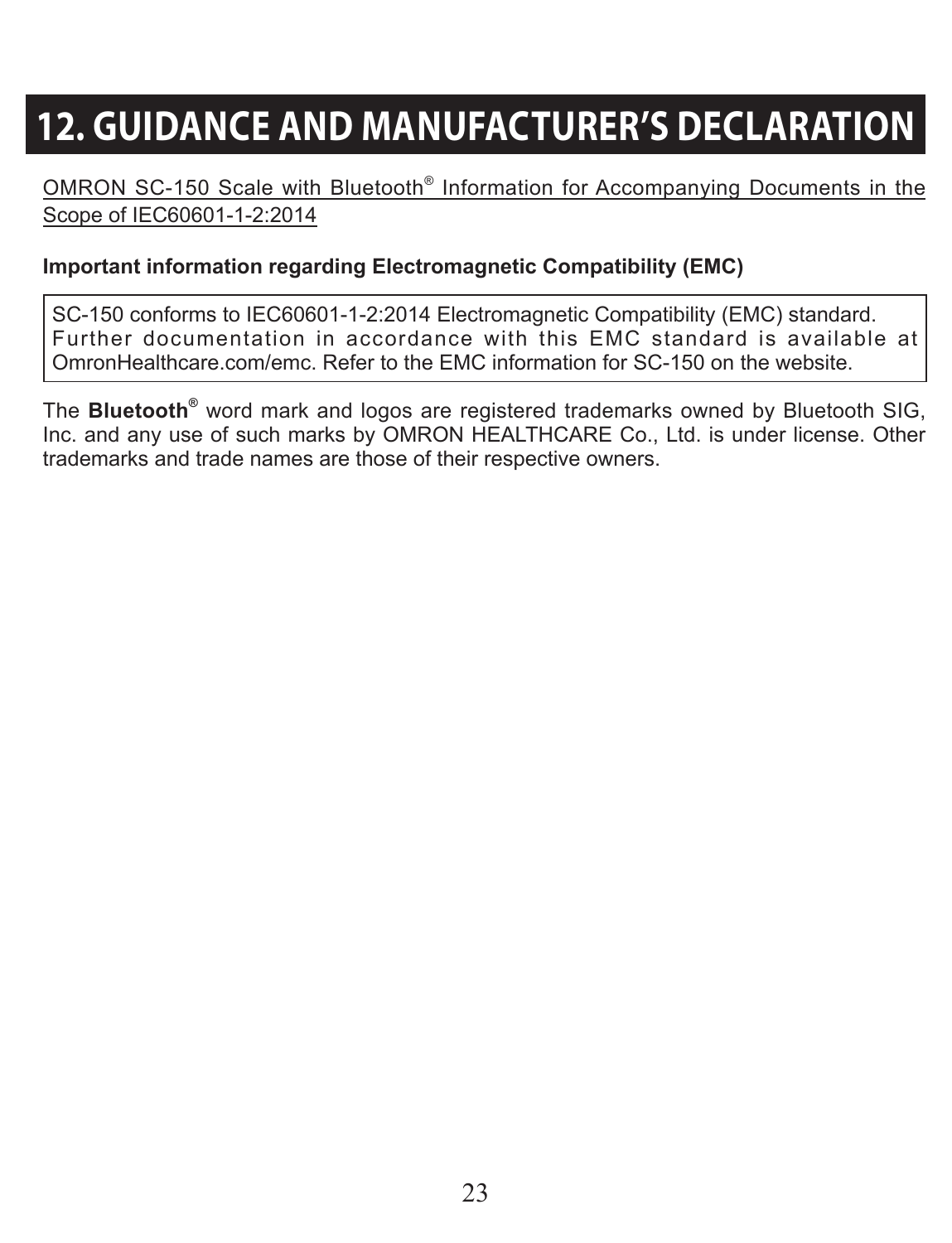

OMRON HEALTHCARE Co., Ltd. 53, Kunotsubo, Terado-cho Muko, Kyoto, 617-0002 JAPAN

Distributed by : OMRON HEALTHCARE, INC. 2895 Greenspoint Pkwy. Hoffman Estates, IL 60169 USA

For USA - OmronHealthcare.com For Canada - OmronHealthcare.ca © 2021 OMRON HEALTHCARE, INC.

Made in China